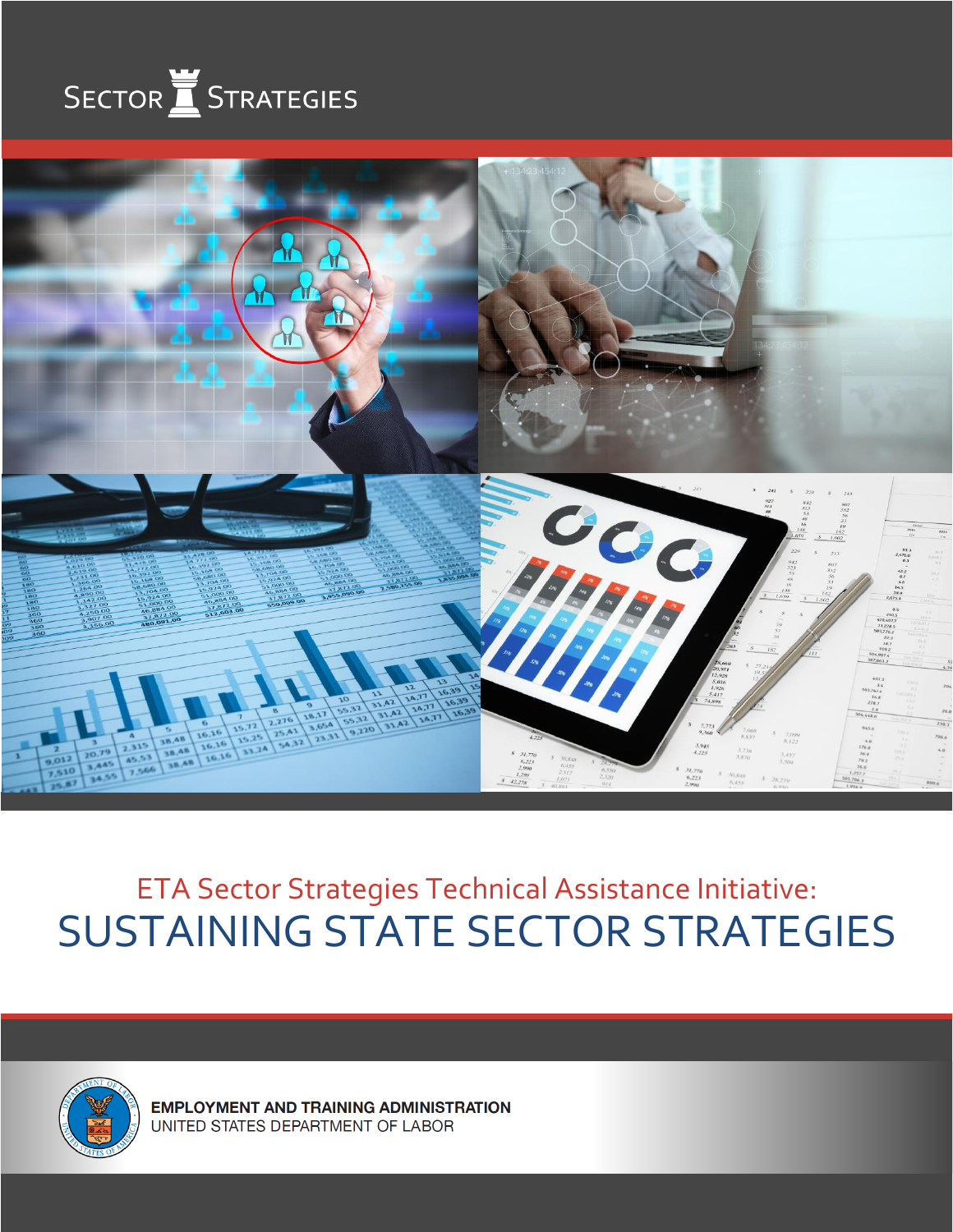### **About This Brief**

This resource is part of a series of integrated briefs to help workforce practitioners build a range of skills needed to launch and advance sector strategy approaches. The briefs are designed to be succinct and connect readers to existing resources, best practices, and tools. For more information, visit http://bit.ly/22Cxle7.

### **About Sector Strategies**

Sector strategies are regional, industry-focused approaches to building skilled workforces and are among the most effective ways to align public and private resources to address the talent needs of employers. While the approach is not new, there is a growing body of evidence showing that sector strategies can simultaneously improve employment opportunities for job seekers and the competitiveness of industries. As such, a number of national initiatives and federal laws (including the Workforce Innovation and Opportunity Act) are driving workforce organizations, in particular, to embrace these approaches, to meet both the needs of workers and the needs of the economy.

At the heart of sector strategies are sector partnerships (sometimes referred to as industry partnerships, workforce collaboratives or regional skills alliances, among others). These partnerships are led by businesses—within a critical industry cluster—working collaboratively with workforce areas, education and training, economic development, labor, and community organizations to identify and solve pressing human resource and other challenges. Sector partnerships are the vehicle through which businesses voice their talent needs and regional partners collaborate to develop customized solutions to meet those business needs.

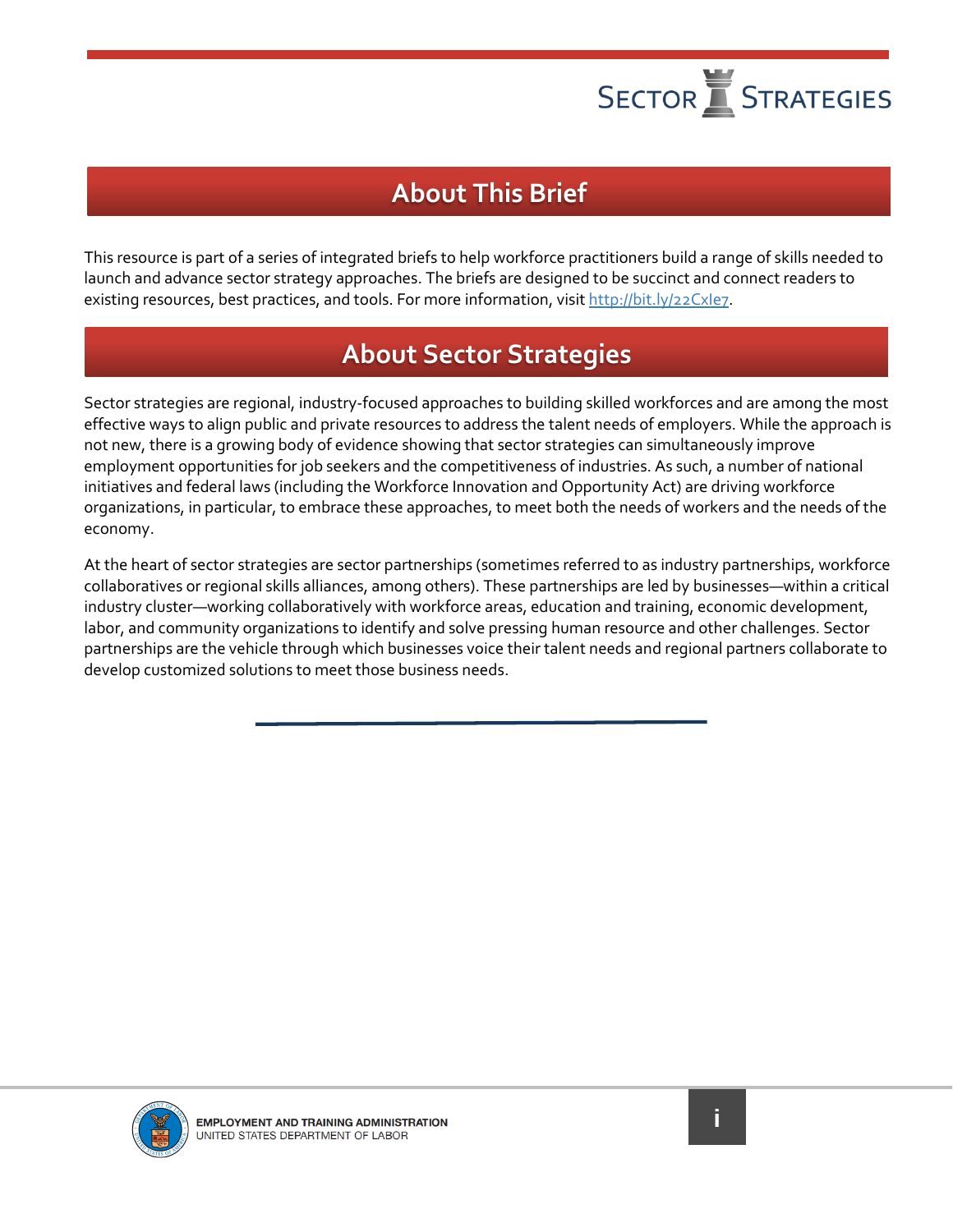

### **CONTENTS**

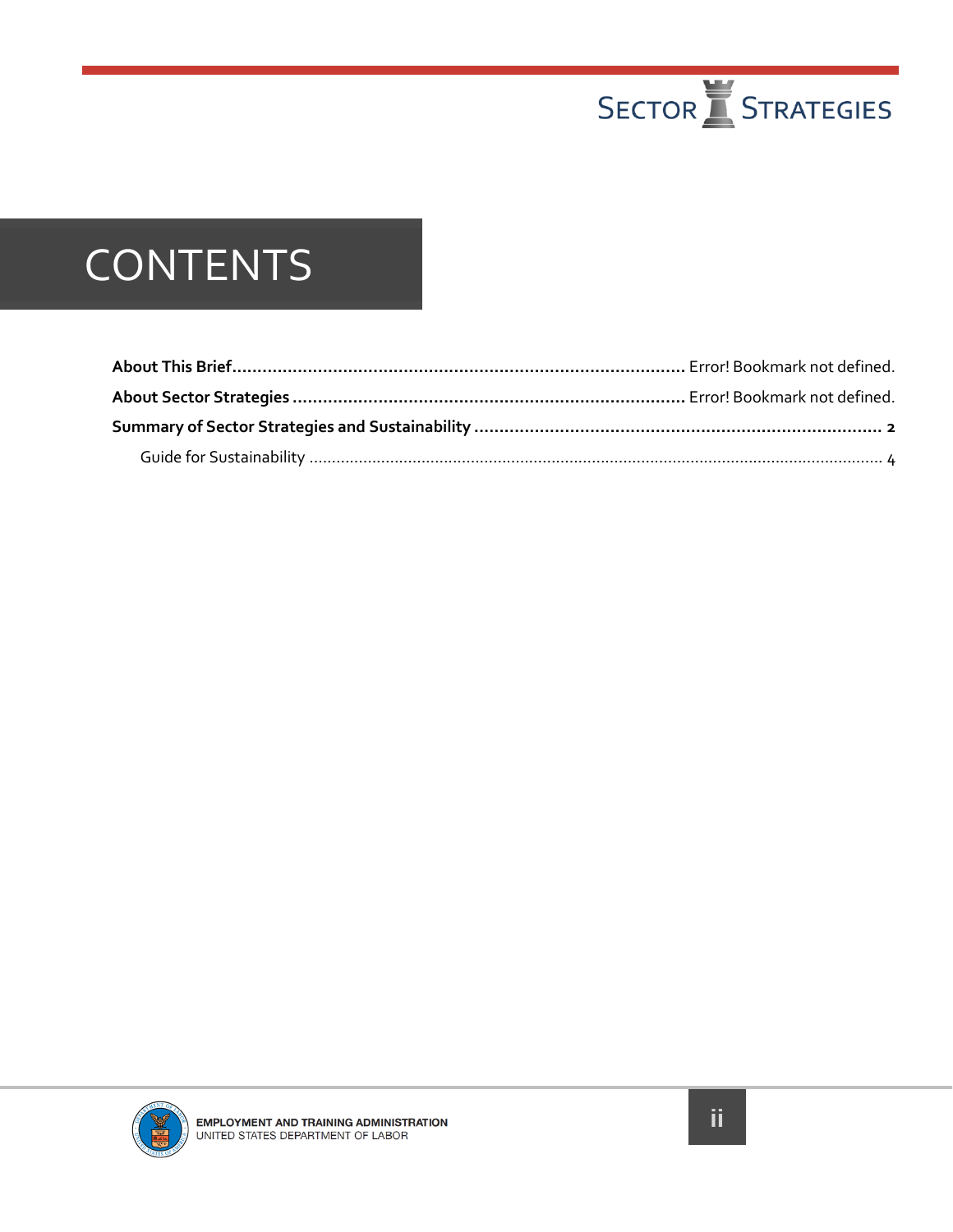

### ETA Sector Strategies Technical Assistance Initiative: SUSTAINING STATE SECTOR **STRATEGIES**

Sector strategies are regional, industry-focused approaches to building a skilled workforce and are one of the most effective ways to align public and private resources to address the talent needs of employers and help low and middle-skill workers enhance their skills and advance in the labor market. Many regions and a majority of states are now investing in sector strategies as stand-alone initiatives or as components of other activities. Sustaining these strategies hinges on a number of factors, including securing funding to support them after their initial launch and a range of critical, non-financial elements.

State sector strategies are state-driven initiatives to support regional sector partnerships through training and capacity building, administrative and legislative policy, industry data analysis and tools, and other support. This brief focuses on how two states, Massachusetts and Colorado, are sustaining their sector strategies, and key steps that other states can take to help ensure sustainability. All of the key factors for sustainability noted here fall under a comprehensive framework for state talent development, described in a separate brief "[State Support for Sector](https://businessengagement.workforcegps.org/~/media/WorkforceGPS/ion/Files/New%20Sector%20Strategies/SS_State_Framework_20160602r1FINALbc.pdf)  [Partnerships: A Guide for Action](https://businessengagement.workforcegps.org/~/media/WorkforceGPS/ion/Files/New%20Sector%20Strategies/SS_State_Framework_20160602r1FINALbc.pdf)". The case studies here provide detailed examples of a number of the core capabilities that are outlined broadly in that brief.

This brief will help state workforce agencies (SWAs) and their partners enhance their skills in these critical areas:

- Employer Engagement: Identifies promising practices and key steps for developing deep, lasting partnerships with employers that are based on addressing the needs of industry.
- Sector Partnership Sustainability: Identifies key steps and promising practices in critical elements of sustaining sector strategies, including both leveraging resources and other nonmonetary factors.



Ξ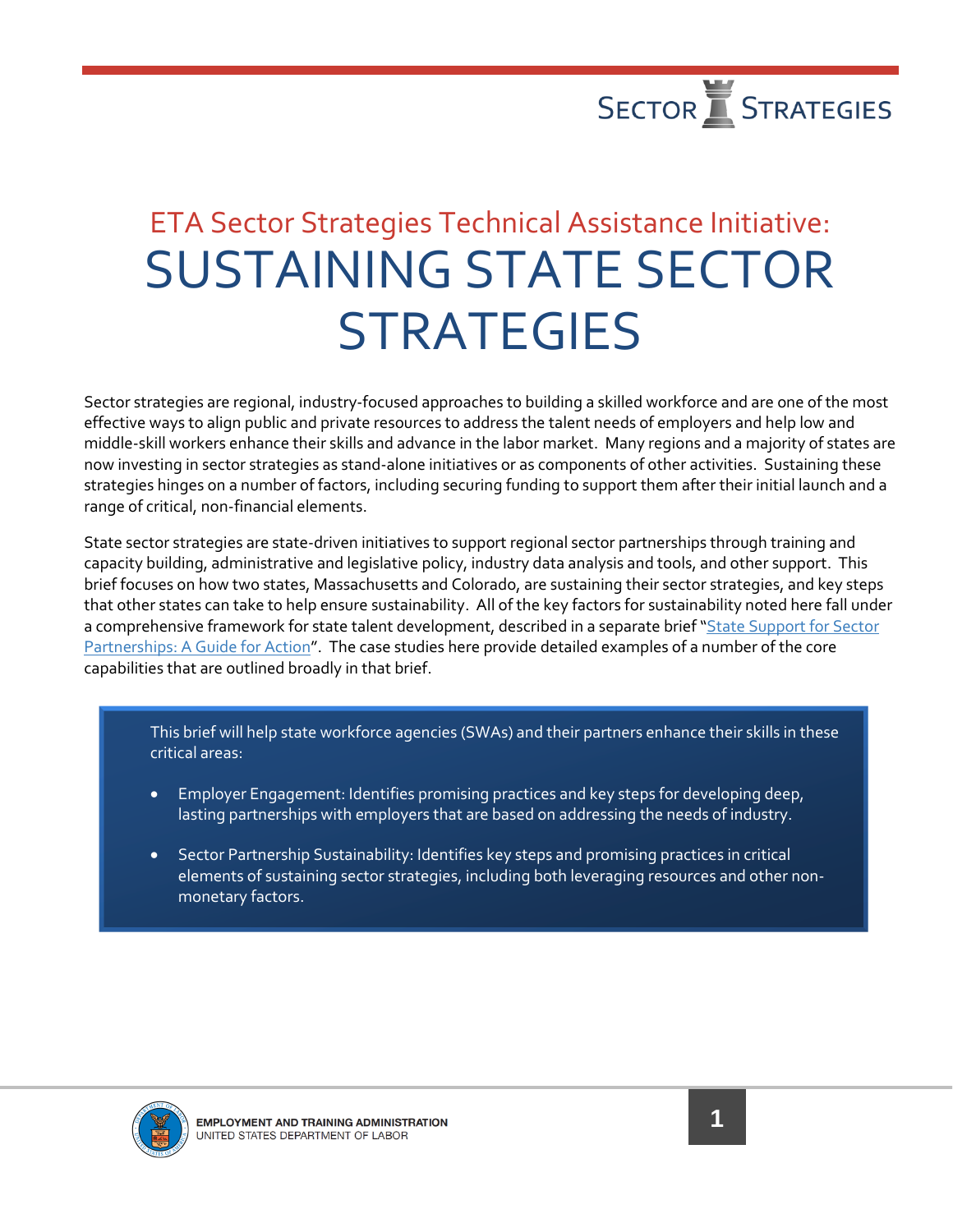

#### <span id="page-4-0"></span>**SUMMARY OF SECTOR STRATEGIES AND SUSTAINABILITY**

State sector strategies include both state-level costs as well as the costs of regional sector partnerships. Sustaining state sector strategies hinge on both securing ongoing resources to support this work as well as a host of equally important non-financial factors. SWAs, state workforce development boards (WDBs) and their partners can access a wide variety of resources to sustain their sector work. The following are major categories of funds that these organizations have used to support state sector strategies, with more detail in the case studies below:

- **WIOA state set-aside funds,**
- State general revenue,
- Federal discretionary grants from agencies like the U.S. Department of Labor (DOL) (such as DOL's National Emergency Grants State Sector Partnership grants), and
- **Foundation funds.**

Securing ongoing resources is certainly one essential component of maintaining sector strategies. However, organizations that focus primarily on securing additional resources to sustain their sector work will face significant challenges to maintaining these activities. Successfully sustaining state sector strategies also depends on a variety of other non-financial factors, such as cultivating strong champions from a diverse range of organizations, developing a common message and effectively sharing successes, and providing robust technical assistance to regional sector partnerships. These other, non-monetary factors are critical for positioning SWAs and other entities leading state sector strategies to secure the resources needed to sustain them. This brief highlights both the funding and the non-monetary factors that are essential for sustaining state sector strategies. Ultimately, sector strategies are not a separate program, but are an approach for engaging employers and other partners through lasting partnerships that identify industry-driven workforce solutions. The factors outlined in this brief will help SWAs, state WDBs and their partners identify the key steps and support the organizational culture change that are essential for maintaining these collaborations.

[Box for intro and three bullets below] The following are examples of key activities that often take place during the development and implementation of a state sector strategies. These activities have costs that need to be supported by the state and its partners:

- **Planning**. There are a host of key planning activities which are essential to the long-term success of a state sector strategy. For example, cross-agency involvement in planning is critical for aligning policies to support sector strategies, leveraging resources across multiple agencies, and ensuring early support for these strategies. Activities that need to be planned for and which must be staffed and funded can include:
	- Developing a cross-agency advisory committee comprised of key state agencies (such as education, workforce development, and economic development) that oversee policies and activities related to sector strategies
	- $\Box$  Completing a map of key assets that the state can access to support sector strategies
	- Compiling labor market information (LMI) analysis identifying key trends in target sectors

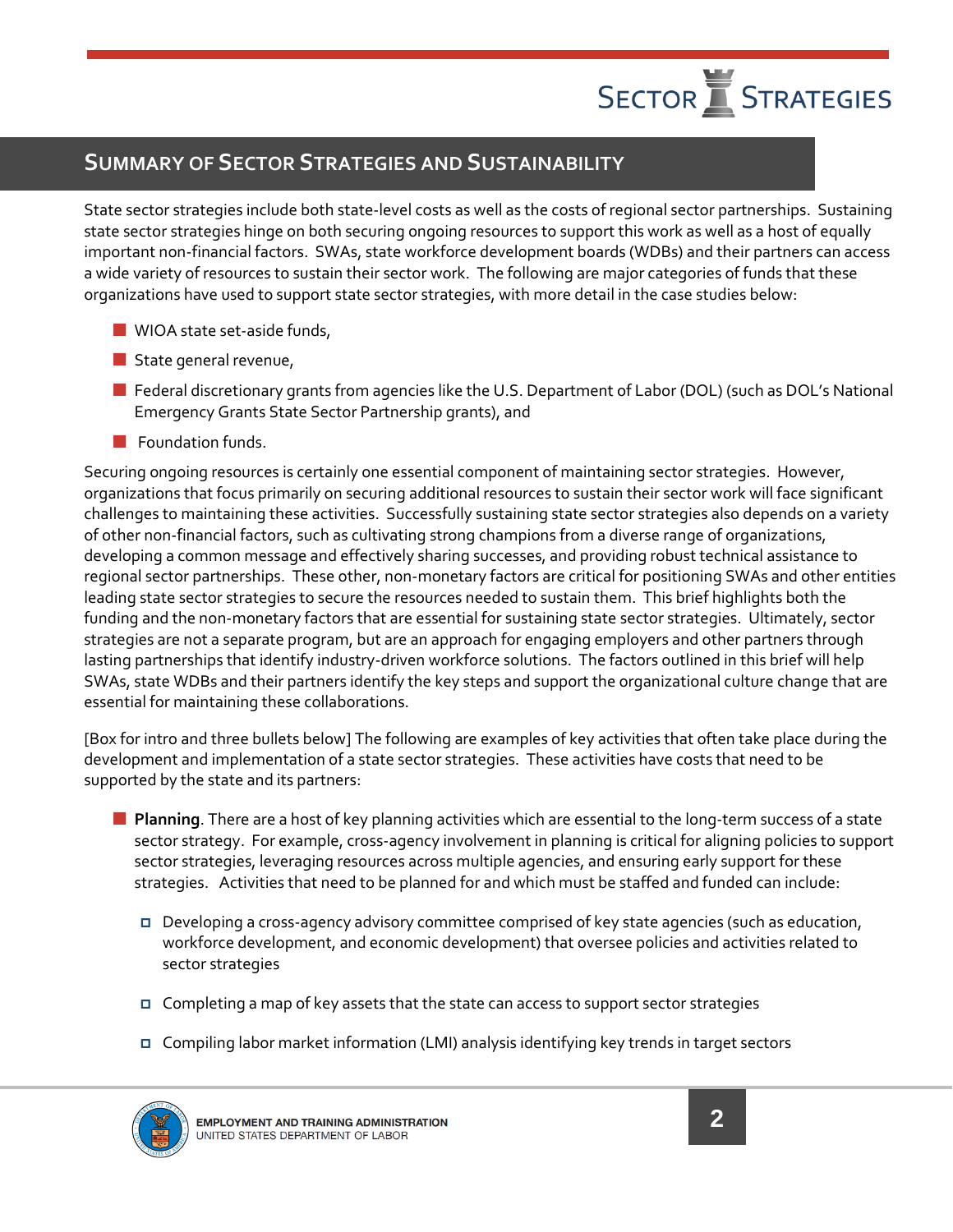

- Developing a Request for Proposals for planning or implementation grants to support regional sector partnerships, and awarding those grants
- **Completing a technical assistance plan to help address the needs of regional sector partnerships**
- Outreach to businesses and other key industry partners and other stakeholders (such state and local elected officials) to seek their support for sector strategies
- Developing common messaging and marketing materials

 **Implementation**. After initial planning is complete, states can participate in a range of activities to actively support regional sector partnerships. These activities can include providing direct support to regional sector partnerships, such as through technical assistance on topics like employment engagement and launching partnerships. These activities can also include working with state agencies and other partners to develop common statewide messaging and provide other types of state-wide assistance. Activities that take place during the implementation of a state sector strategy can include:

- Monitoring and assessing the progress of regional sector partnerships, which can include establishing common statewide metrics
- Providing regional sector partnerships with programmatic technical assistance
- Providing partnerships with LMI support, including both data and tools
- Supporting policy alignment and development, including working with state agencies to align their policies to support sector strategies
- $\Box$  Outreach to the public and partners regarding the benefits and impacts of sector partnerships
- **Financial sustainability.** Activities that take place to support the financial sustainability of a state sector strategy can include:
	- Identifying resources (state, federal, philanthropic, industry contributions) that can support a state sector strategy
	- Working with state partners to align funding streams to support regional sector partnerships
	- Writing proposals and other business development activities [end box]

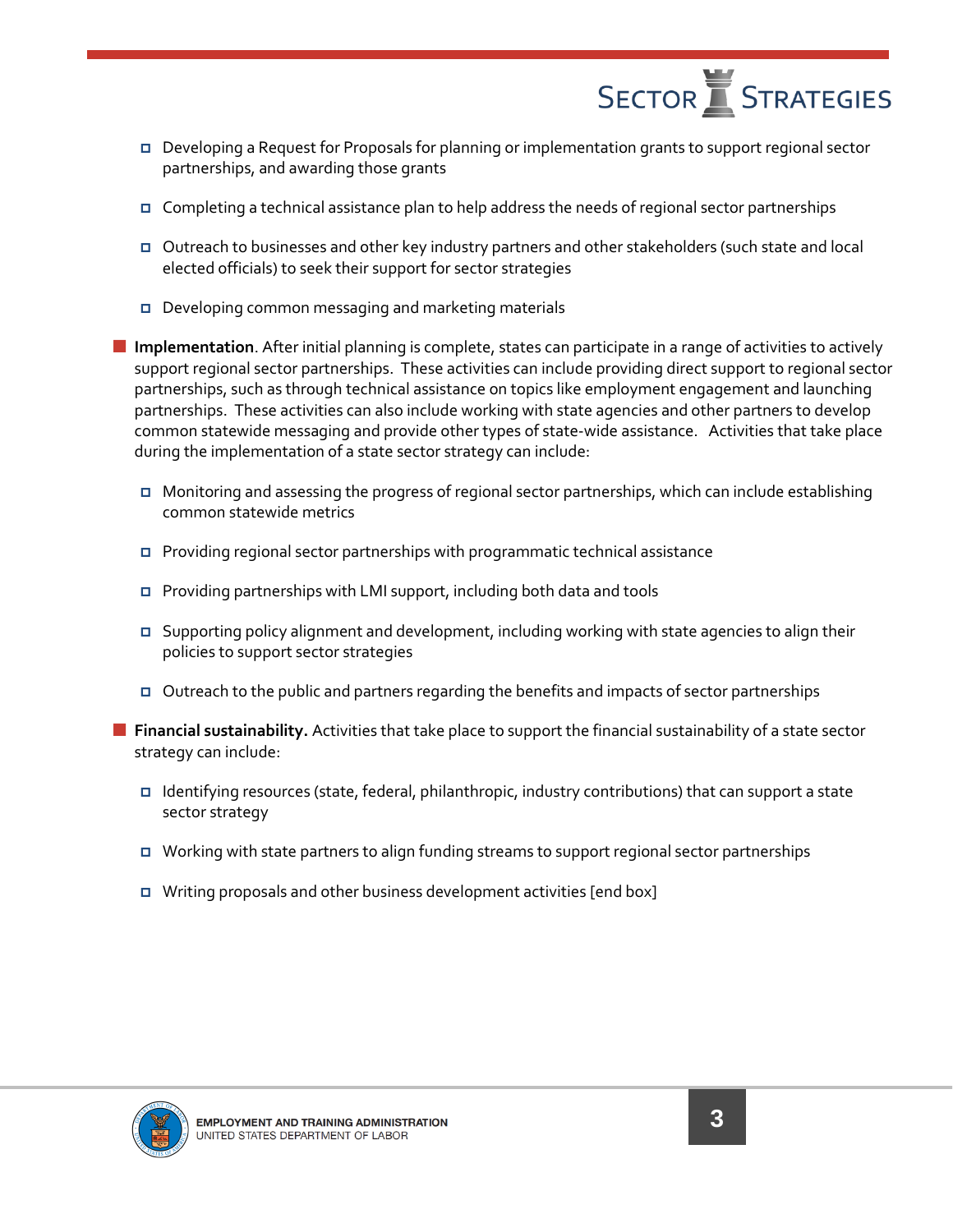### <span id="page-6-0"></span>GUIDE FOR SUSTAINABILITY

State WDBs, SWAs and other state organizations can take the following steps to support the long-term sustainability of state sector strategies:

#### **Funding**

- *Leverage and institutionalize resources to support state sector strategies, which can include the following steps*:
	- **D** Determine the goals of the state sector strategy
	- Assess the costs of sustaining the state sector strategy, from supporting state-level staffing to providing planning and implementation grants to regional sector partnerships
	- Map resources at the state and national level that can support a state sector strategy, and assist regional sector partnerships in identifying resources that can support their work
	- Develop a strategy and leverage a range of resources. This includes leveraging support from a diverse array of sources, such as state WIOA funds, federal discretionary funds, and other state funding sources.

#### **Non-Financial Factors**

- *Industry leadership*: Ensure that the state's sector strategy is industry-driven, with business leading and driving regional sector partnerships. States can require regional sector partnerships to identify the specific industry champions that will lead their efforts, and help regional sector partnerships maintain strong industry leadership by offering targeted technical assistance on topics like identifying and maintaining strong industry champions and serving as effective intermediaries.
- *Cultivate champions*: Identify and help develop representatives from a diverse range of organizations who will champion the state's sector strategy. These individuals should be respected by their peers, and be willing to advocate for the state's strategy. Securing champions from a variety of core stakeholder groups, including the state legislature, state agencies, and businesses, will benefit the strategies' long-term sustainability and help sustain momentum.
- *Dedicate skilled staff*: Assign staff with the core competencies needed to effectively staff a state sector strategy, which includes providing strong support and technical assistance to regional sector partnerships. It is helpful if states employ a sector team that, collectively, has the interpersonal skills to engage other state stakeholders, has experience implementing regional sector partnerships and can provide effective technical assistance to them, and can analyze and communicate the key implications of federal and state solicitations, rules and regulations to regional partnerships.
- *Manage performance with transparency*: Set aggressive yet realistic goals for regional partnerships, including strong employment and training goals, and implement effective data collection systems for assessing regional partnership and overall state performance on these goals. Provide robust technical assistance to regional partnerships to help them achieve their goals, and hold them accountable for these goals.
- *Communicate successes*: Develop a common message for sector strategies, in collaboration with partners, and then work with them to ensure all are using this common message. Share the successes of the state

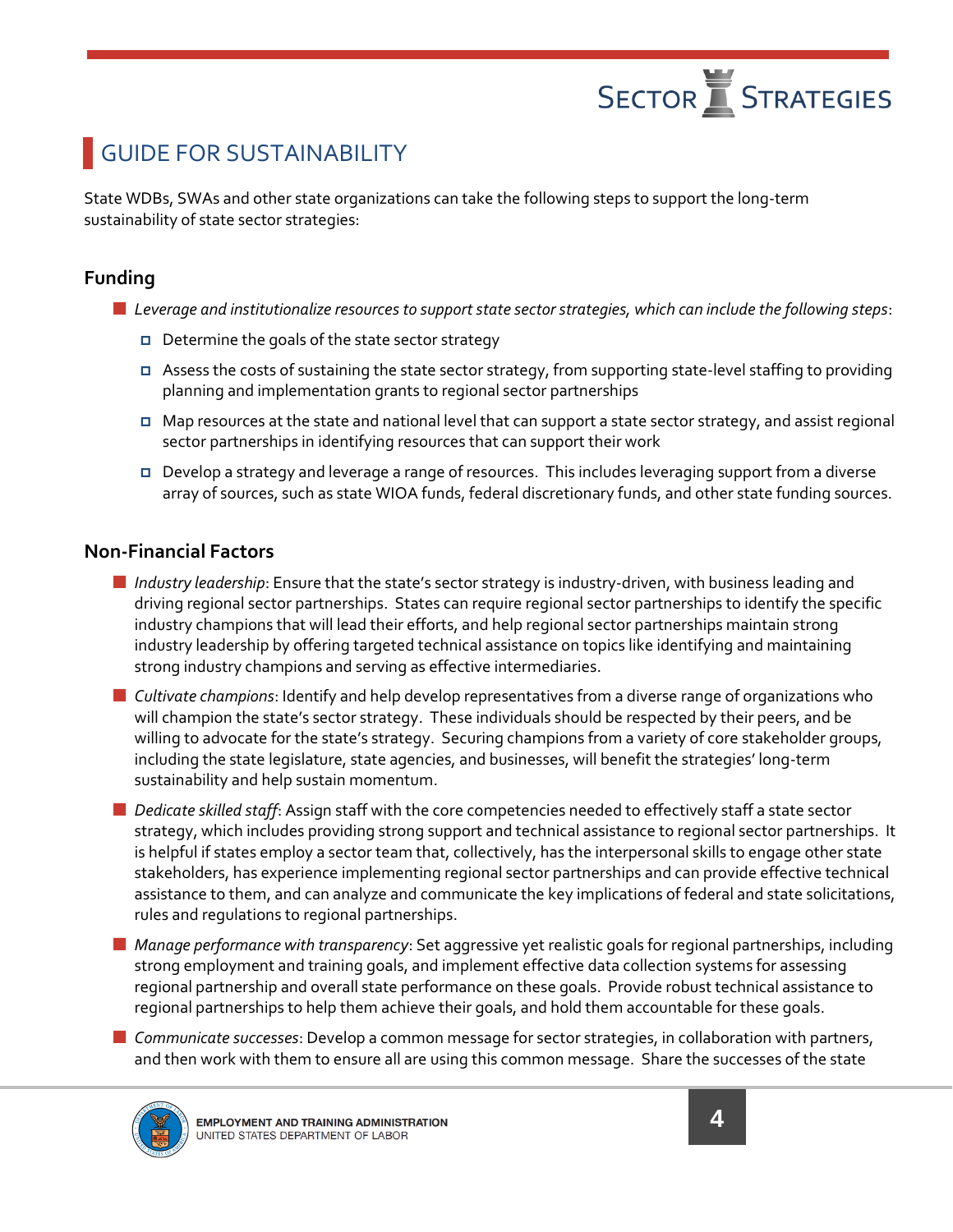sector strategy broadly with key stakeholders (industry, civic, political, and education leaders). Show how the strategy is valuable for businesses, in addition to helping workers enhance their skills and advance in the labor market.

 *Foster continuous learning*: Facilitate communication among regional partnerships to promote the exchange of resources and promising practices. Recognize and document the work of high performing partnerships to promote learning and encourage quality.

Each of these steps is critical for ensuring the long-term sustainability of sector strategies. For example, cultivating champions will help ensure that key organizations and networks around the state are aware of the outcomes and benefits of the sector strategy, generate positive publicity for them, and ensure potential funders are aware of the partnership's positive outcomes, which are helpful for helping partners stay engaged in the strategy, broadening support and involvement in the strategy and securing additional resources. These steps are described in more detail in the following the case studies.

#### **CASE STUDY: MASSACHUSETTS STATE SECTOR STRATEGY**

Massachusetts has been piloting sector strategies since the late 1990s, and began implementing a formal, statewide sector strategy in 2003. In 2006, the state passed legislation that established the Workforce Competitiveness Trust Fund (WCTF) to support the development of regional sector partnerships. This legislation established that the Commonwealth Corporation, a quasi-public organization, should administer the fund for the state's Executive Office of Labor and Workforce Development. The Commonwealth Corporation plays a multifaceted role in supporting the state's sector strategy, from developing Requests for Proposals and administering grants to regional partnerships to providing these partnerships with technical assistance and facilitating peer learning. For example, the Commonwealth Corporation hosts in-person meetings where partnerships working on similar issues (such as collaborating with community colleges) or with the same industries (such as manufacturing and the construction trades) gather in small groups to work through common challenges and solutions together. The state's sector strategy is not designed to focus on one specific industry, as partnerships, providing evidence of specific occupational demand, choose the sectors which they target unless a specific funding source requires focusing on a particular industry. A range of entities lead regional sector partnerships, including WDBs, community-based organizations, and other entities.

The state's sector strategy has demonstrated strong impacts. For example:

- **Through the WCTF, the state awarded**  $\frac{1}{4.5}$  **million in grants to 15 sector partnerships in FY14. By the end of** FY16, the partnerships had enrolled over 900 participants in services, with 798 completing training and 632 placed in jobs with an average wage of \$14.76 an hour.
- It has created a long term care and home care career ladder program that served more than 9,000 participants in more than 170 companies.

The state has used a wide range of sources to fund its sector strategy. For example,

- State general funds support the WCTF, which has been funded in 2006, 2012, 2016, and 2017. The WCTF is not currently a recurring line item in the state budget, which would help support its long-term sustainability.
- In addition to the WCTF, other state funds have supported the state's sector strategy, such as the state's

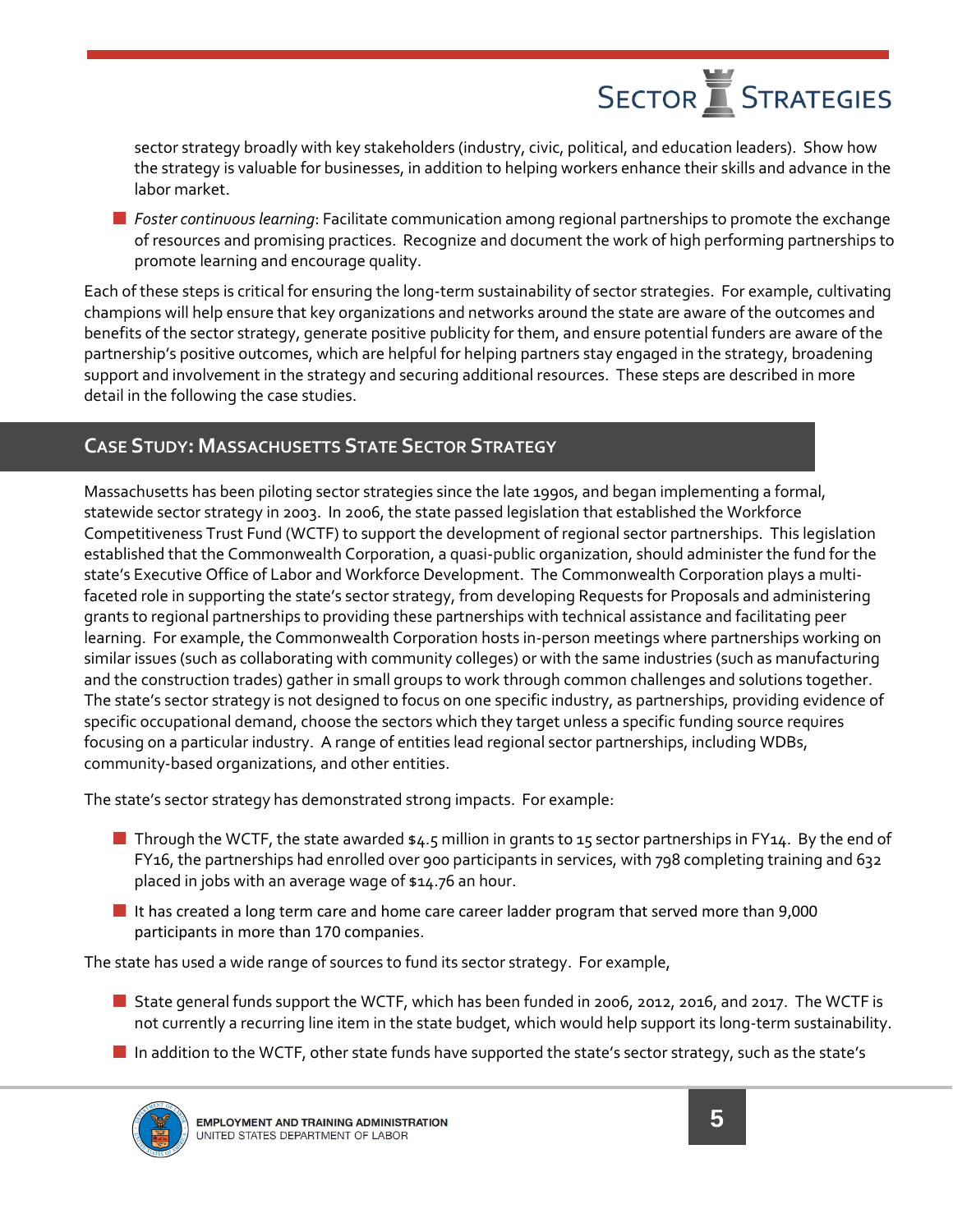Health Care Workforce Transformation Fund which was established in the Health Care Quality and Cost Control Act, and the Workforce Training Fund, which supports incumbent worker training.

- The state has also used federal funds to support its state sector strategy, such as an American Recovery and Reinvestment Act (ARRA) discretionary grant from DOL to support clean energy sector job training and ARRA formula grant funds that were awarded to Massachusetts and that the state elected to invest in sector training programs.
- At the regional level, sector partnerships have accessed a wide range of funds, such as WIOA formula funds to support staff costs, employer contributions, and National Emergency Grant and Rapid Response funds.

A number of factors have been critical to sustaining the state's sector strategy since it formally launched in 2003. First, a coalition of organizations including business, labor, workforce organizations, community-based organizations and advocacy organizations have prioritized funding for sector partnerships in legislative outreach efforts. The coalition has been supported with funding from SkillWorks, a consortium of philanthropic organizations in Greater Boston. In addition, both Governors and state secretaries of labor have been strong champions of the state's sector strategy. There have consistently been one or two state legislators who have championed the state's sector work. Private sector representatives have also championed sector strategies based on their need to address their own workforce challenges. For example, in 2000 the long term care industry experienced significant challenges retaining workers, which led business representatives to advocate for the Extended Care Career Ladder initiative, a sector initiative designed to create skill-building opportunities for direct care workers, improve the quality of care they were able to provide and compensate them for their higher level of skill.

Aggressive employment outcomes have helped build support for the state's sector strategy, and are now a core component of sector Requests for Proposals released by the Commonwealth Corporation. In addition, the Commonwealth Corporation monitors the performance of its grants to regional partnerships very closely, reviewing grantees progress on their goals on a quarterly basis. The Commonwealth Corporation holds the partnerships accountable for their outcomes, taking steps like working with grantees to reduce or realign their budgets if they cannot achieve their outcome goals. Technical assistance is a critical component of the Commonwealth Corporation's support for its grantees, as it offers in-person peer learning and other targeted technical assistance on specific programmatic topics. The state also invested in a proprietary participant-level data collection system many years ago, which enables the Commonwealth Corporation to collect and report on the outcomes of regional partnerships.

The flexibility of the state's operating structure for sector strategies has also been critical for sustaining the state's strategy. Since the Commonwealth Corporation is quasi-governmental entity, it can be flexible and move quickly in responding to industry needs and funding opportunities, and has adjusted its approach to sector strategies as leadership learns from each round of investments.

The major challenge identified by the Commonwealth Corporation for sustaining its sector work has been intermittent funding, as resources for sector strategies have not been consistently included in the state's annual budget. Since funding has been intermittent, it has been challenging for the state to scale its sector work. Inconsistent funding has also made it challenging for the state to test innovative approaches. Turnover among staff at the regional level is also a sustainability challenge, as regional sector partnerships struggle to retain staff with expertise in implementing these collaborations.

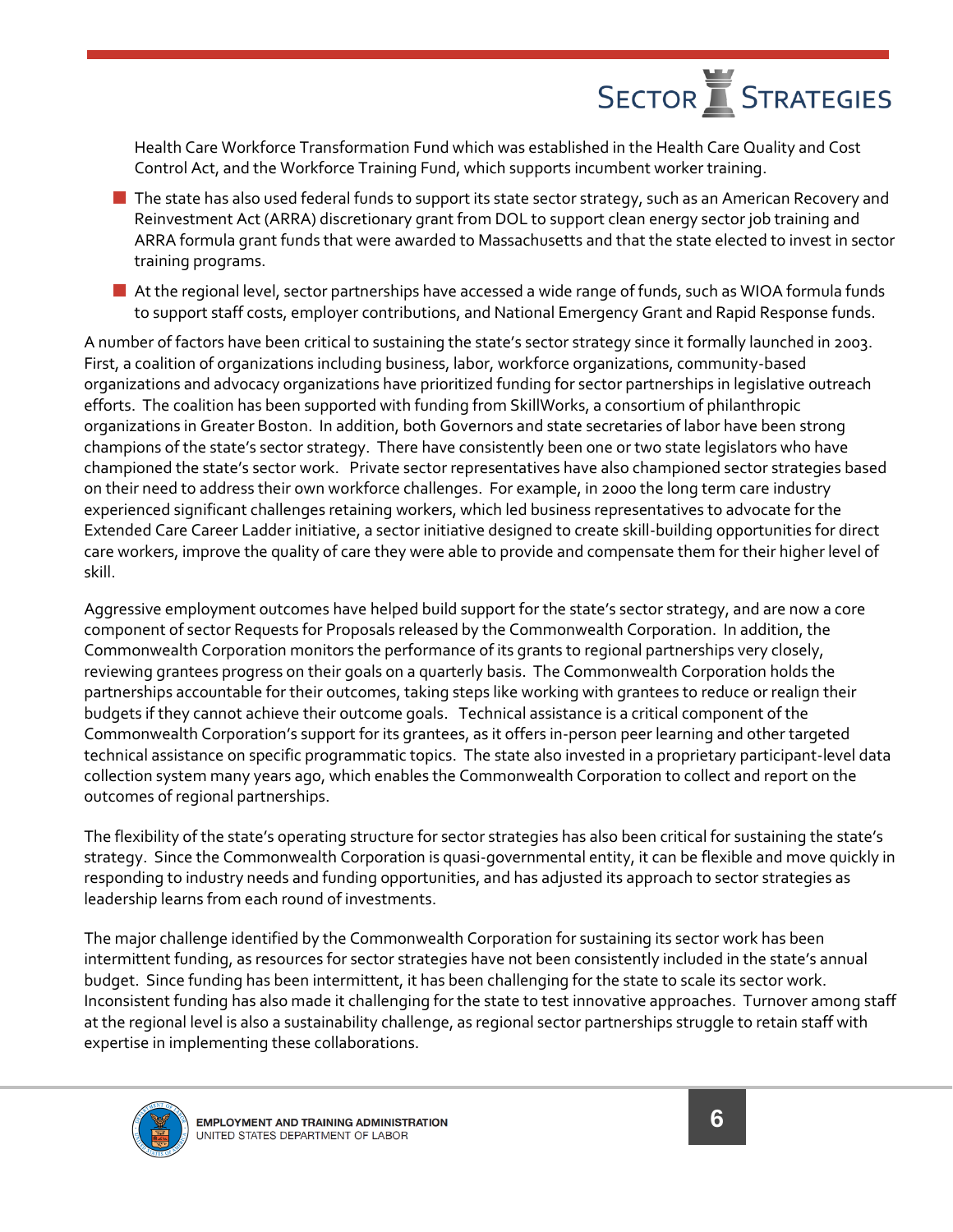The Commonwealth Corporation has developed an array of tools which can support state sector strategies, such as "Effective Practices in Sectoral Employment Programs" and "Partnerships: A Workforce Development Practitioner's Guide". These and other resources can be found at: [www.commcorp.org.](http://www.commcorp.org/)

Massachusetts has identified a number of critical lessons learned for sustaining a state sector strategy through its many years spearheading this work:

- It is critical to clearly identify objectives for regional partnerships. For example, if a specific sector initiative launched by the state is intended to serve unemployed workers, then the state should state that explicitly and identify relevant performance measures; regional partnerships will then build programs that are designed to meet those objectives.
- Start with regional pilots, before launching a complete statewide approach to sector partnerships. This will allow the state to work through challenges in its approach to implementing sector strategies.
- Focus on accountability and data collection as part of the state sector strategy. States should identify credible measures of success for their sector partnerships, such as job placements, then collect data that indicates their performance and the performance of regional partnerships on these measures.
- Hire staff with credibility in the field in implementing regional sector partnerships. For example, the Commonwealth Corporation has hired a number of staff, from its Executive Director to staff who work directly with sector partnerships, with direct experience with these collaborations at the local level.
- Staff should have the ability to effectively interpret Federal and state legislation, regulations, and solicitations, and then use layman's terms to translate this information for the field, particularly when grantees are not public entities. Regional sector partnerships find real value in this competency.

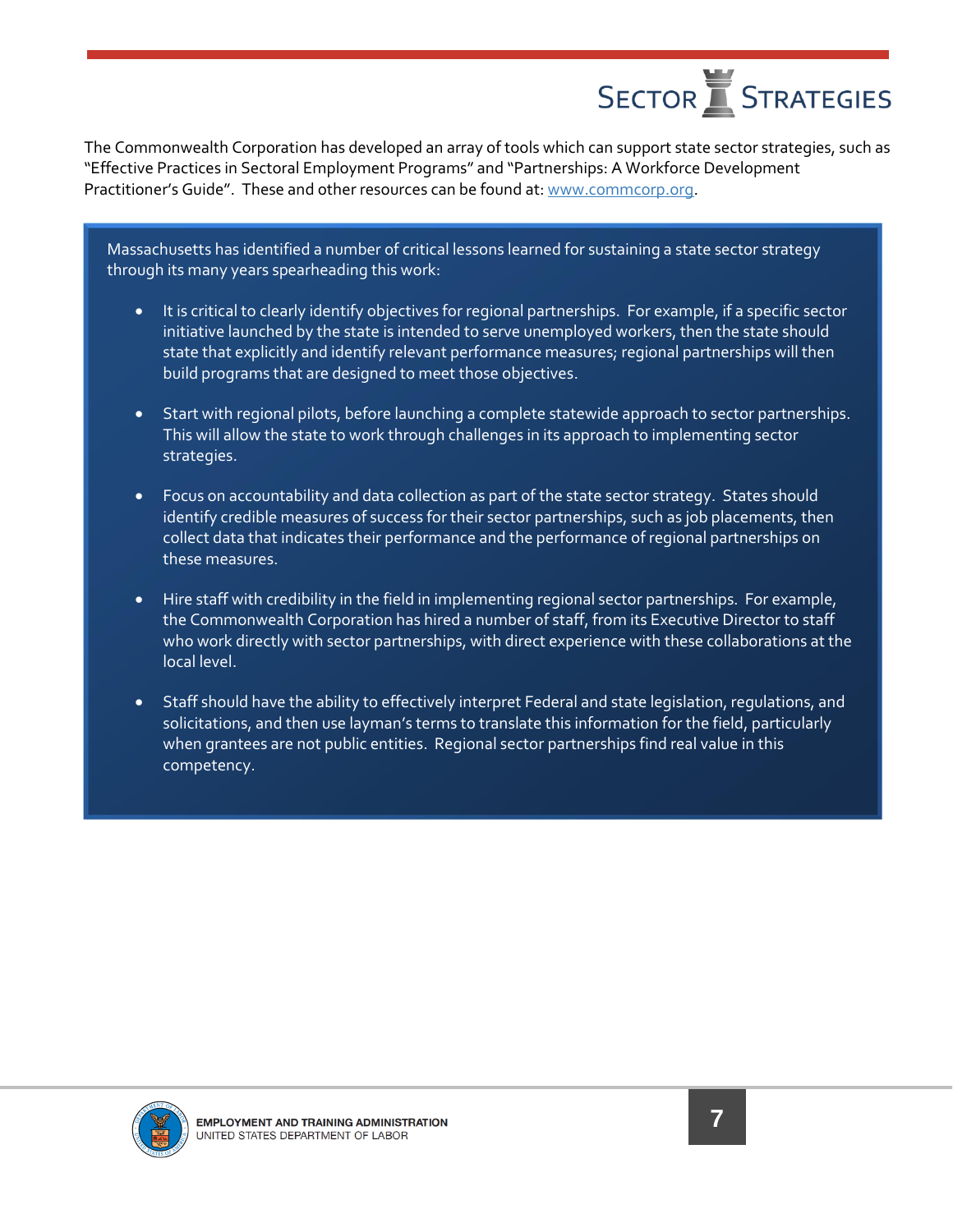

#### **CASE STUDY: COLORADO STATE SECTOR STRATEGY**

Colorado is implementing a statewide sector strategy, with 21 active or emerging regional partnerships. Their strategy is administered by the Colorado Workforce Development Council (CWDC), the state's WDB, which has a Sector Strategy Steering Committee to ensure alignment with CWDC's broader mission. The state's sector strategy is supported by staff from the CWDC, though two staff members are shared with other agencies.

Colorado has a long history with sector partnerships. The first regional sector partnership in the state began in 2005. In 2007, the state agreed to participate in a policy academy on sector strategies hosted by the National Governor's Association. Since then, the state formalized its sector strategy and expanded it. The state plays a variety of roles in supporting its regional sector partnerships, from assisting them with extensive technical assistance and support for peer learning through in-person convenings and other means, to more recently offering funding. The state's sector strategy is not limited to a single industry, as regional partnerships across the state are focused on a variety of industries. Regional partnerships are led by a range of organizations, from WDBs to economic development organizations.

Colorado's sector partnerships have demonstrated strong impacts. Over the past year (July 2015-July 2016), Colorado sector partnerships reported a range of outcomes, including $2$ :

- **81%** Increased participation by businesses in target industry and region
- **81%** Shared data across community support partners/organizations
- **176%** Increased participation in their partnership from community support partners in education (including k-12 and postsecondary), training, and workforce development
- **71%** Increased student and/or jobseeker awareness of education and training programs
- **67%** Enhanced existing or developed new training and/or education program(s)
- **62%** Increased program alignment across secondary, postsecondary, and/or workforce programming

The state has used a variety of funding sources to support its state sector strategy. For example:

■ The State has used WIOA state set-aside funds and Trade Adjustment Assistance funds to support the state sector strategy.

<sup>&</sup>lt;sup>1</sup> Key Performance Indicator survey completed in August, 2016. Based on responses from 21 active or emerging sector partnerships.



 $\overline{a}$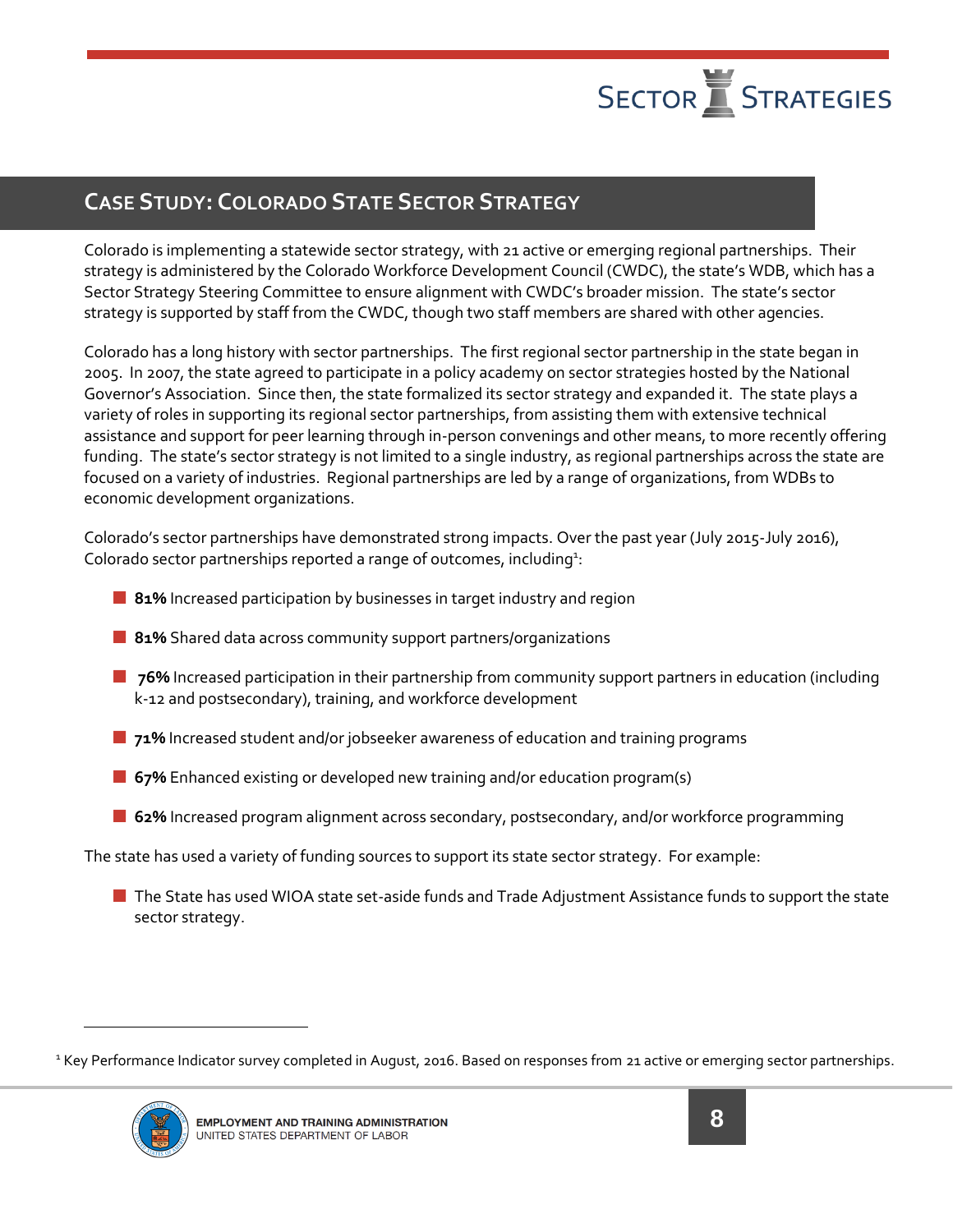$\blacksquare$  Regional partnerships use a wide variety of resources to support their work, including employer contributions, WIOA formula funds, local city and county grants, community based organization grants, and Federal discretionary grants like the Trade Adjustment Assistance Community College and Career Training grant program. The state has encouraged regional partnerships to access a range of funding sources, rather than depend exclusively on state funds for sector partnerships.

A number of factors have played a key role in sustaining the state's sector strategy. First, the state has been able to effectively depict the success of its sector partnerships, "telling the story of their sector work." For example, the state developed a set of Key Performance Indicators in order to tell the statewide story and gage business feedback on the impact of its sector strategies, and regional partnerships administer a survey and collect feedback from their employer partners on these indicators.

Support from a wide variety of stakeholders throughout the state has also been critical for sustaining the state's sector work. Though CWDC oversees the sector strategy, it is supported by other state agencies and partners such as the Department of Education, the Colorado Community College System, the Colorado Office of Economic Development and International Trade, as well as employers. Employers have played a critical role in helping build support for the state's sector strategy. These business champions have helped "build the buzz" about sector work, and a key element to gaining their support was demonstrating quick wins.

Providing tools and training to regional partnerships has also been important to sustaining the state's sector strategy. The state has offered regional partnerships a comprehensive array of training and technical assistance, from hosting two sector summits to offering targeted training to regions.

Another key to sustainability is providing a common framework and messaging across partners. For example, in 2013 CWDC developed and released common statewide messaging regarding sector partnerships.

One challenge for sustaining sector strategies is maintaining support for them across state administrations, as states must continue to garner support for them when leadership changes. Demonstrating the value of these partnerships to industry by ensuring the partnerships are industry-driven is a key element of maintaining support for these collaborations when there are changes in the state's executive branch.

Like the Commonwealth Corporation, CWDC and its partners have developed an array of tools which can support state sector strategies, such as the "Colorado Regional Sector Partnership Convener Training Workbook." This and other resources can be found at www.SectorsSummit.com.

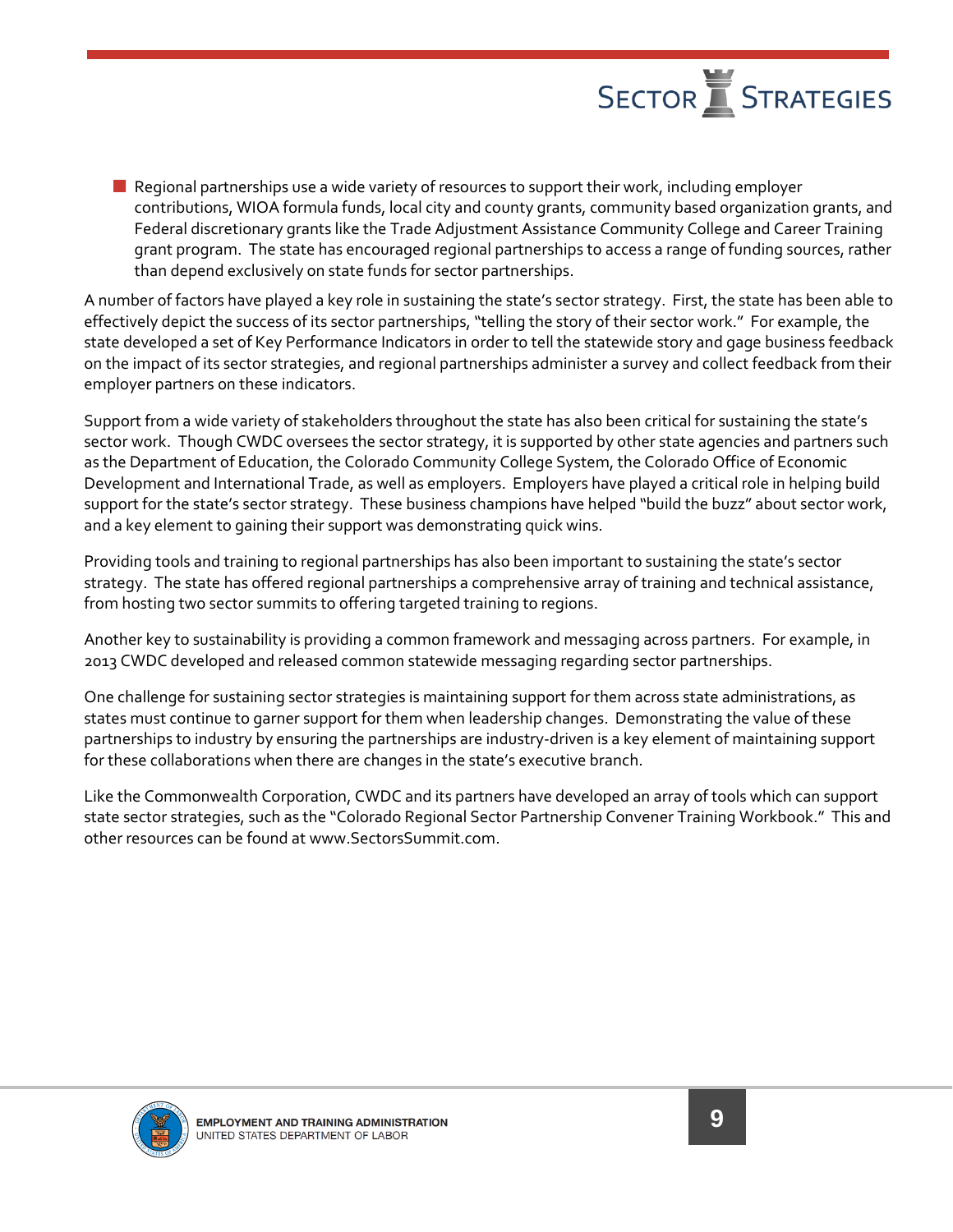

Colorado identified a number of critical lessons learned for sustaining a state sector strategy:

- States should not develop or message its sector strategy as a grant program, but instead focus on helping regions integrate sector partnerships into their ongoing work.
- Bringing partners together helps sustain a state's sector strategy, as Colorado helped teams in regions throughout the state convene with their partners.
- Provide ongoing support to regional partnerships. Colorado has offered a comprehensive and evolving array of training and technical assistance to regional partnerships, including facilitating peer learning.

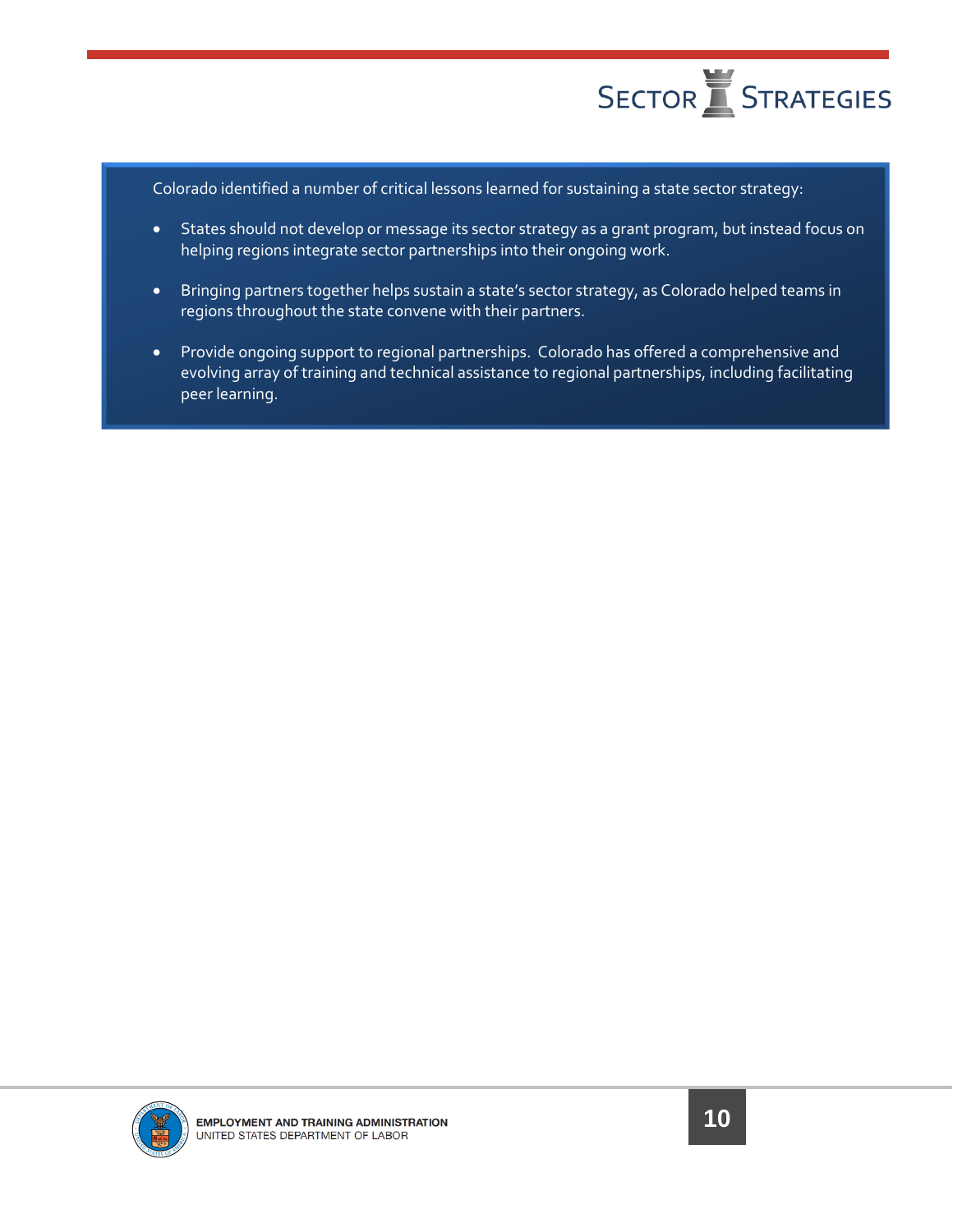

### **About This Brief**

The lead authors for this brief are Tom Hooper, Senior Director for Regional and Sector Strategies with Jobs for the Future, with Navjeet Singh, Deputy Director with the National Fund for Workforce Solutions, and Lisa Soricone, Senior Research Manager with Jobs for the Future.



**Maher & Maher** completed this project, which has been funded, either wholly or in part, with Federal funds from the U.S. Department of Labor, Employment and Training Administration under Contract Number BPA DOLQ131A22098, TASK ORDER DOL-ETA-14-U-00005. The contents of this publication do not necessarily reflect the views or policies of the Department of Labor, nor does mention of trade names, commercial products, or organizations imply endorsement of same by the U.S. Government. Maher & Maher is a specialized change management and talent-development consulting firm focused on advancing the collaboration between workforce, education and economic development.



**Jobs for the Future (JFF)** designs and drives the adoption of innovative, scalable approaches and models solutions that catalyze change in our education and workforce delivery systems.



**The National Governor's Association, Center for Best Practices (NGA Center)** completed this project, which has been funded, either wholly or in part, with Federal funds from the U.S. Department of Labor, Employment and Training Administration under Contract Number BPA DOLQ131A22098, TASK ORDER DOL-ETA-14-U-00005. The contents of this publication do not necessarily reflect the views or policies of the Department of Labor, nor does mention of trade names, commercial products, or organizations imply endorsement of same by the U.S. Government. The NGA Center is the only research and development firm that directly serves the nation's governors and their key policy staff. Governors rely on the NGA Center to provide tailored technical assistance for challenges facing their states, identify and share best practices from across the country, and host meetings of leading